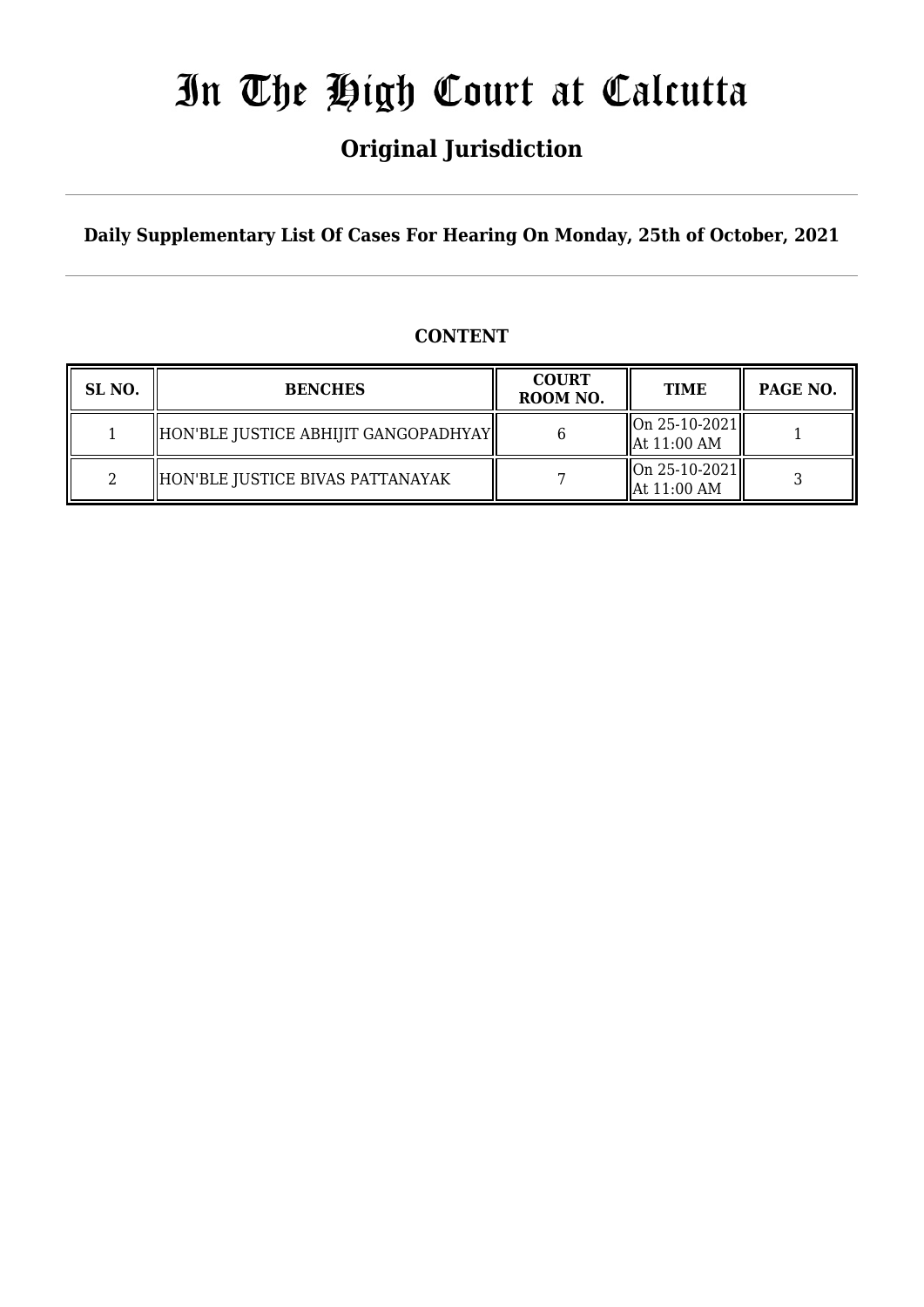

# In The High Court at Calcutta

# **Original Side**

**DAILY CAUSELIST For Monday The 25th October 2021**

## **COURT NO. 6**

**SINGLE BENCH ()**

### **AT 11:00 AM**

## **HON'BLE JUSTICE ABHIJIT GANGOPADHYAY**

**SHALL TAKE UP ALL URGENT SINGLE BENCH MATTERS FILED DURING VACATION OR WITH LEAVE OF THE REGULAR BENCH.**

### **VACATION BENCH**

**--------------------------** 

#### **(VIA VIDEO CONFERENCE)**

#### **TO BE MENTIONED**

| $\mathbf{1}$ | IA NO. GA/1/2020                        | <b>BHARAT HEAVY</b><br>ELECTRICALS LIMITED-<br>ELECTRIC DIVISION | <b>ARINDAM PAUL</b><br><b>ARINDAM PAUL</b>     |  |
|--------------|-----------------------------------------|------------------------------------------------------------------|------------------------------------------------|--|
|              | In AP/175/2020                          | Vs.<br><b>OPTIMAL POWER SYNERGY</b><br><b>INDIA PVT LTD</b>      |                                                |  |
|              | <b>COURT APPLICATIONS UNDER ART.226</b> |                                                                  |                                                |  |
| 2            | WPO/967/2021                            | RAHUL TANTIA AND ANR.<br>VS.<br>STATE BANK OF INDIA AND<br>ORS.  | M/S. R. N. GHOSE<br><b>AND ASSOCIATES</b>      |  |
|              |                                         | <b>NEW MOTION (UNDER COMMERCIAL DIVISION)</b>                    |                                                |  |
| 3            | IA NO. GA/1/2021                        | SRI PARVATHY SALTERN<br>PRIVATE LIMITED AND<br>ANR.              | <b>IPR HOUSE</b><br><b>IPR HOUSE</b>           |  |
|              | In CS/212/2021                          | Vs.<br><b>BISWANATH SAHA AND</b><br>ANR.                         |                                                |  |
|              |                                         | <b>NEW MOTIONS</b>                                               |                                                |  |
| 4            | IA NO. GA/1/2021                        | BIMAL KUMAR KEJRIWAL<br>AND ORS.<br>Vs                           | <b>ABHIJIT SARKAR</b><br><b>ABHIJIT SARKAR</b> |  |
|              | In CS/198/2021                          | JITESH KUMAR AGARWAL<br>AND ORS.                                 |                                                |  |
|              |                                         |                                                                  |                                                |  |

#### **NEW CHAMBER APPLICATIONS**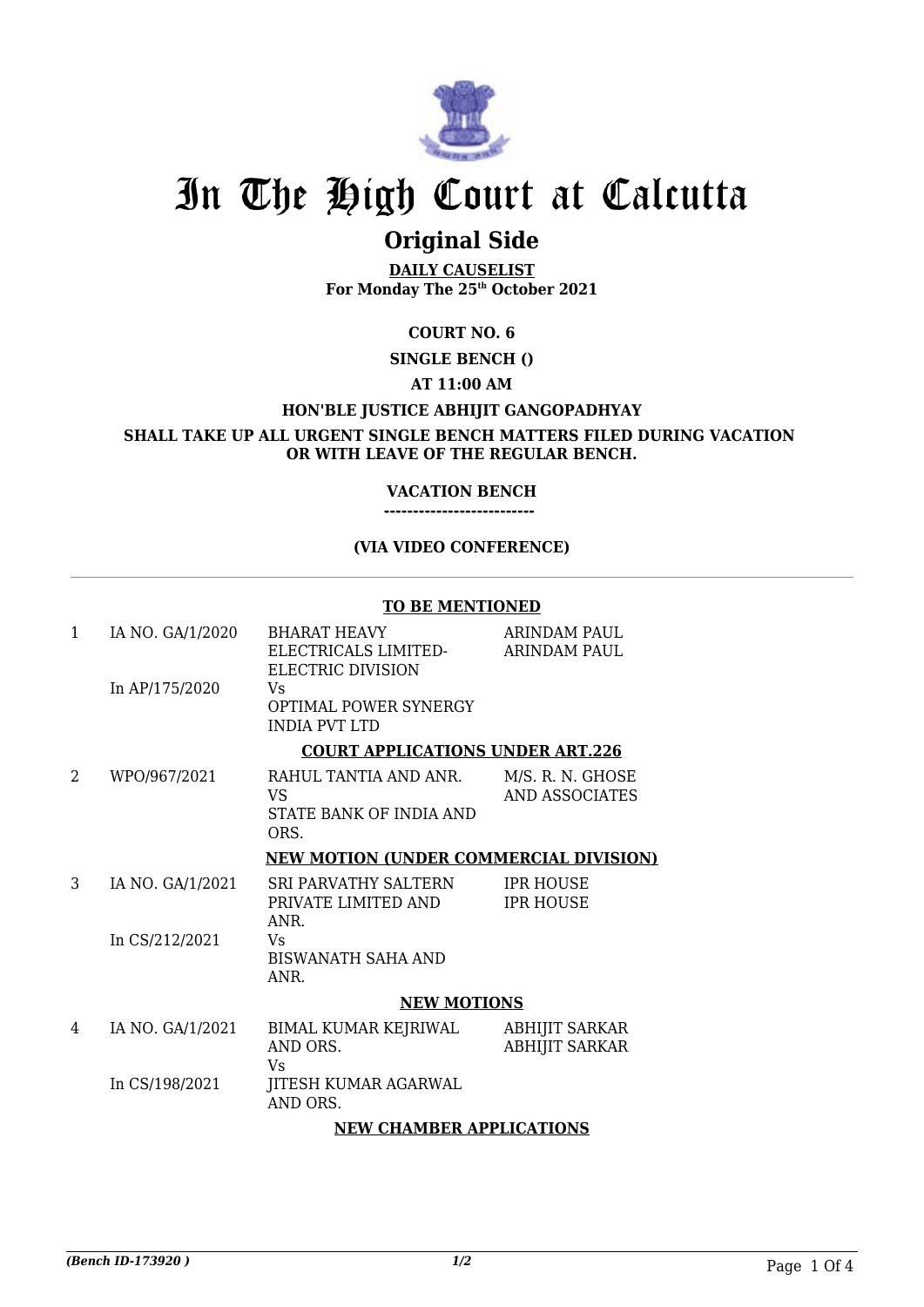| 5 | IA NO. GA/2/2021<br>In PLA/226/2019 | IN THE GOODS OF JHARNA<br>LAW (DEC)<br>Vs.               | M/S RAJENDRA LALL<br>DUTT AND CO<br>M/S RAJENDRA LALL<br>DUTT AND CO |
|---|-------------------------------------|----------------------------------------------------------|----------------------------------------------------------------------|
| 6 | IA NO. GA/3/2021<br>In EC/113/2021  | RAJ SINGH CHOPRA<br>Vs<br>JAGAT GINGH CHOPRA AND<br>ANR. | MULLICK AND CO.<br>MULLICK AND CO.                                   |
|   | IA NO. GA/1/2021<br>In PLA/169/2021 | IN THE GOODSOF ANJALI<br>CHAKRAVARTY (DECED)<br>Vs       | RAJENDRA LAL DUTT<br>AND CO<br>RAJENDRA LAL DUTT<br>AND CO           |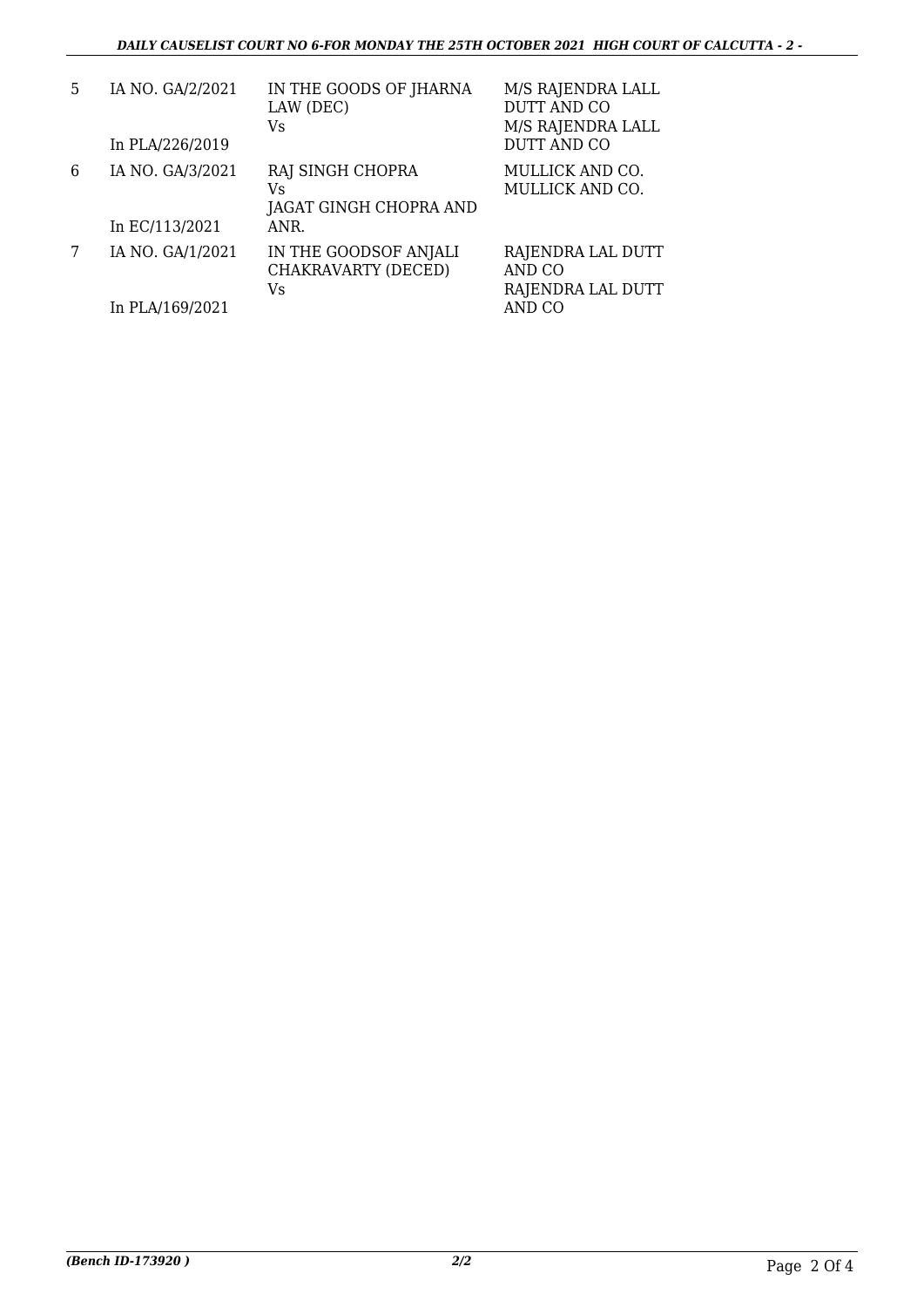

# In The High Court at Calcutta

# **Original Side**

**DAILY CAUSELIST For Monday The 25th October 2021**

## **COURT NO. 7**

#### **SINGLE BENCH ()**

#### **AT 11:00 AM**

#### **HON'BLE JUSTICE BIVAS PATTANAYAK**

**SHALL TAKE UP ALL URGENT SINGLE BENCH MATTERS FILED DURING VACATION OR WITH LEAVE OF THE REGULAR BENCH.**

#### **VACATION BENCH ---------------------------**

#### **(VIA VIDEO CONFERENCE)**

#### **TO BE MENTIONED**

| $\mathbf{1}$ | IA NO. CA/69/2021<br>In CP/355/1997                 | <b>GOURIPORE COMPANY</b><br>LIMITED (IN LIQN) -AND-<br><b>SYMCON EXIM PRIVATE</b><br><b>LIMITED</b> |                                                               | A.K.GHOSH, K.N.JADAV K.CHOWDHURY, N.DAWN |  |  |
|--------------|-----------------------------------------------------|-----------------------------------------------------------------------------------------------------|---------------------------------------------------------------|------------------------------------------|--|--|
|              |                                                     | <b>Vs</b><br>OFFICIAL LIQUIDATOR                                                                    |                                                               |                                          |  |  |
| 2            | IA NO. GA/3/2021                                    | CMS INFO SYSTEM LIMITED<br>Vs.<br><b>BENGAL PROVINCIAL</b>                                          | KHAITAN AND CO<br><b>KHAITAN AND CO</b>                       |                                          |  |  |
|              | In CS/58/2020                                       | <b>BANKS CONTRACT</b><br><b>EMPLOYEES</b><br>AAASOCIATIONAND ORS                                    |                                                               |                                          |  |  |
|              |                                                     | <b>COURT APPLICATIONS UNDER ART.226</b>                                                             |                                                               |                                          |  |  |
| 3            | WPO/1060/2021                                       | R D DEVELOPERS PVT LTD<br>AND ANR<br><b>VS</b><br><b>INDIAN OVERSEAS BANK</b><br>AND ORS            | MEGHAJIT<br><b>MUKHERJEE</b>                                  |                                          |  |  |
|              | <b>NEW MOTION (UNDER COMMERCIAL DIVISION)</b>       |                                                                                                     |                                                               |                                          |  |  |
| 4            | IA NO. GA/1/2021                                    | JEJU METALS PRIVATE<br>LIMITED (ERSTWHILE<br>DHRUPAD TRADERS                                        | <b>CHANDRACHUR</b><br><b>CHATTERIEE</b><br><b>CHANDRACHUR</b> |                                          |  |  |
|              | In CS/207/2021                                      | PRIVATE LIMITED)<br>Vs<br>THE LAKSHMI VILAS BANK<br>LTD. (SINCE MERGED WITH<br>DBS BANK INDIA LTD.) | <b>CHATTERJEE</b>                                             |                                          |  |  |
|              | <b>ADJOURNED MOTION (UNDER COMMERCIAL DIVISION)</b> |                                                                                                     |                                                               |                                          |  |  |
|              |                                                     |                                                                                                     |                                                               |                                          |  |  |